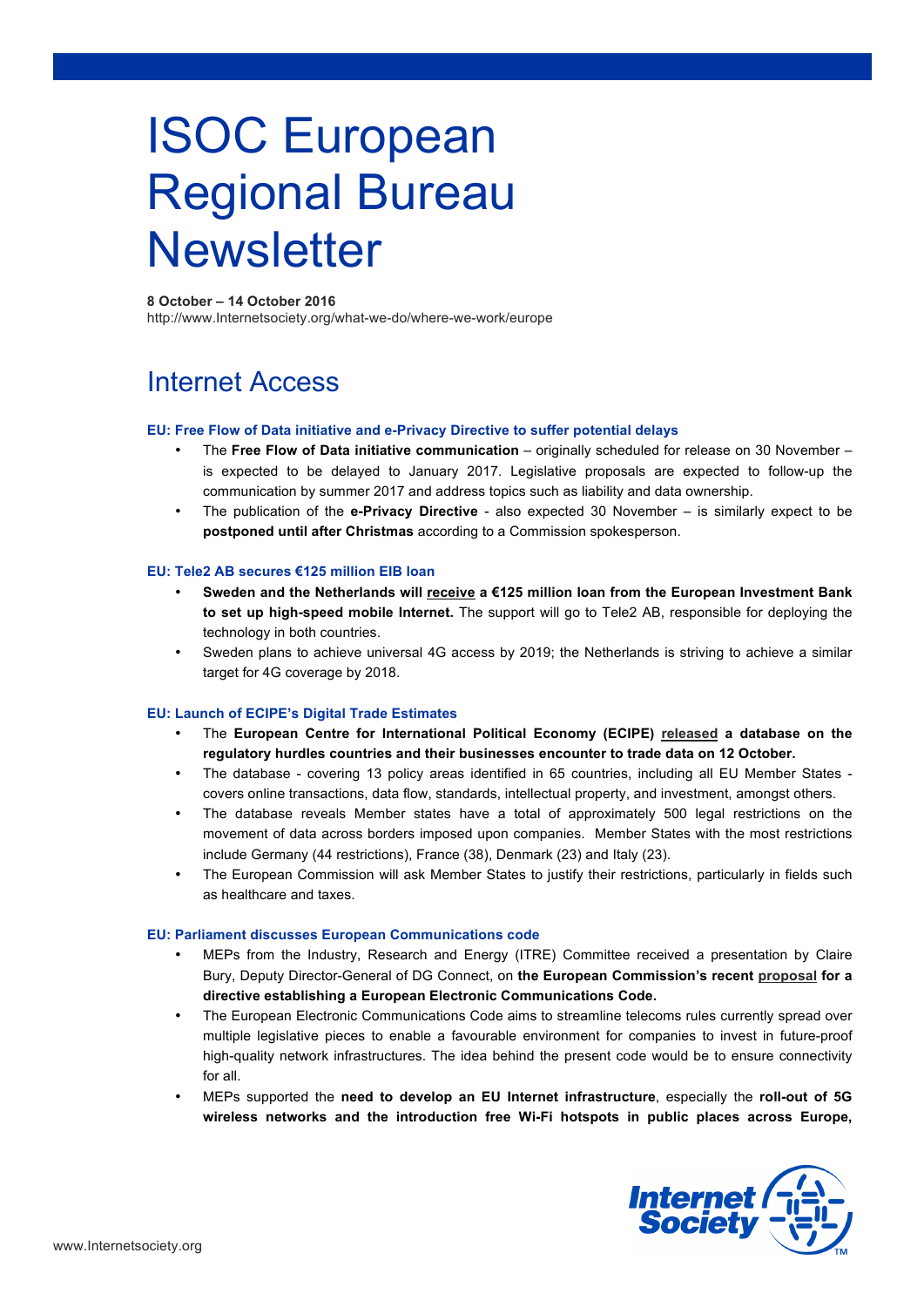although certain MEPs - Martina Werner MEP (S&D, Germany), Seán Kelly MEP (EPP, Ireland), Dan Nica MEP (S&D, Romania) - questioned whether the initial €120 million allocated to the plan would suffice. Overall, MEPs welcomed the Commission's plans, but stressed the need to prioritise implementation and remain cautious against promising too much.

• Meanwhile, the Internal Market and Consumer Protection's (IMCO) Committee's Digital Single Market Working Group **also met on 12 October to assess the proposals and their impact on European consumers and the internal market.** Discussions – involving academics, MEPs, European Commission, and key stakeholders - centred on the nature of the type of regulatory environment required to deliver innovation while protecting end-users.

#### **EU: Updates on the Satellite and Cable Directive**

- **Lidia Geringer de Oedenberg MEP (ALDE, Poland) was confirmed as rapporteur for the Satellite and Cable Directive;** she will also be shadow rapporteur on copyright, and has previously expressed her support for copyright to primarily protect artists. In parallel, **Therese Comodini Cachia (EPP, Malta) was confirmed as the rapporteur for the copyright file.**
- The European Commission had previously published a **study on the functioning of the EU Satellite and Cable Directive** as part of the REFIT process**,** offering an overview of the EU broadcasting sector, assessing cross-border availability of broadcasters' online services as well as an analysis of national legal frameworks and licensing practices in the sample Member States.
- The study found the directive to be successful in eliminating copyright related barriers for satellites to communicate cross-border to the public - emphasising the success of the Country Of Origin (COO) principle in eliminating copyright-related barriers to cross-border licensing.

#### **EU: Public Consultation on European Interoperability Framework revision**

- The European Commission published the **results of the public consultation on E-services.** The results showed most **citizens use digital public services provided by their country's administrations** and **prefer online services over post, phone calls or physical presence.**
- Nearly 40 per cent of citizens, 70 per cent of academia and 60 per cent of businesses consider **public services should be fully digitalised.**

#### **EU: Potential compromise over cross-border data flows in TiSA**

- The European Commission may have struck a deal to allow EU data to be transferred to other countries in the Trade in Service Agreement (TiSA) via **a clause guaranteeing international data flows into a trade agreement with 22 countries outside the EU, including the U.S. and Australia.**
- The compromise would ensure the EU's stricter data protection laws cannot be overturned by the trade agreement.

#### **The Netherlands: Dutch parliament votes to establish tighter net neutrality rules**

- **A parliamentary vote held on 11 October will ban platforms from offering free data for selected services and impose stronger net neutrality rules.** The Dutch Net Neutrality law received widespread agreement with 66 members in favor, and 9 against.
- Telecom trade associations, including GSMA and ETNO, expressed their disappointment; mobile carriers such as T-Mobile will be particularly affected as they offer services to stream music on commercial data packages and are free of data limits (zero-rating). Critics of zero-rating consider this practice prioritizes some services over others, threatening the open nature of the Internet.
- European telecoms regulators' organization BEREC published guidance on net neutrality in August and authorized the use of zero-rating - but only for non-commercial purposes. The Dutch Authority for Consumers and Markets announced it would investigate T-Mobile's new music service, "Freedom Music" to ensure it does not unfairly disadvantage competition.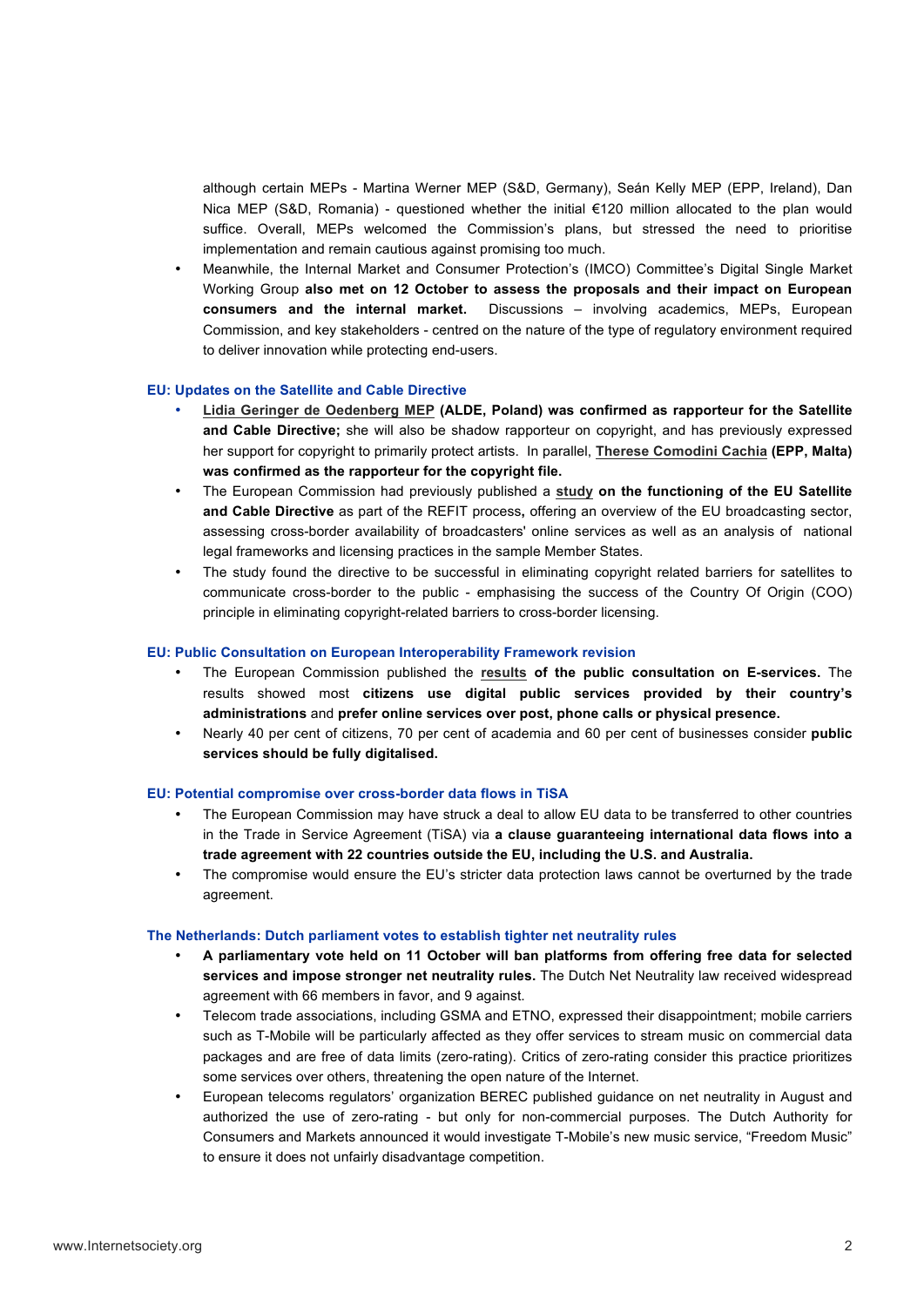# **EU: ECJ bans sales of copies of copyrighted software**

- The **European Court of Justice ruled that citizens will not be allowed to sell copies of legally purchased software unless granted permission by the copyright owner.** The matter was referred to the European Court of Justice by the Riga Regional Court after two Latvian citizens were accused of selling copyrighted copies of Microsoft programmes online in 2004, in which Microsoft lost sales of €265,514.
- The ECJ ruled that original software sold on a physical medium could be resold if under unlimited user license.

# **Trust**

# **Global: G7 Cyber Expert Group agrees to support financial cybersecurity**

- A **non-binding agreement will set common strategies to strengthen online infrastructure, combat cyberattacks and coordinate a rapid response system to mitigate damages**.
- The framework is not a formal treaty, nor does it impose new regulations on companies. Instead, cybersecurity is treated as a risk management factor, laying out proper governance, risk-assessment and recovery mechanisms for companies.
- The present agreement comes after each member country formed an opinion about the current state of its cyber defences; the results were put together at the **G7 meeting in May** involving financial ministers and central bankers in Japan.
- The framework presents a set of eight principles applicable to both small private firms and large federal agencies. The G-7 cyber working groups meets periodically to review the agreement's progress and deliberate on improvements.

# **EU: Survey reveals European companies and unprepared and unaware of the cost of a data breach**

- The **Continental Europe Cyber Risk Report 2016** published by the insurance broker Marsh & McLennan revealed a **lack of awareness and ownership of cyber risk.** 60 per cent of companies across Europe do not know how much an attack would cost them, and approximately the same amount had not envisaged a plan to cover the impact of a cyberattack.
- The report analyses the attitude of organisations towards the threat posed by cyber risks, mechanisms in place to manage them and the use of cyber insurance as a means of risk transfer. Concerns over cyber threats are increasing as IT departments continue to be the main (68 per cent) responsible in cases of such attack. The study revealed a lack of ownership of the cyber risks by the board and an increase in the procurement of cyber insurance with 47 per cent of respondents already covered by a policy or planning to acquire one in the next year.

# **UK: New guidelines aimed at Internet trolls**

- Under the new **Crown Prosecution Service guidance, incitement to online harassment, derogatory hashtags and the posting of humiliating images could lead to prosecution in England and Wales.**
- Alison Saunders, Director of Public Prosecutions, stated that the Internet is "not an anonymous place where people can post without any consequences". The public policy statements on hate crime will be subject to **public consultation**.

# **UK: Police website remain insecure**

- A **report** published by the Centre for Public Safety revealed **only one in four UK police and affiliated websites complied with the highest standards of online security.**
- Further, up to 25 per cent of British police websites were found to lack any form of automatic secure connection, leaving sensitive data vulnerable to being intercepted.